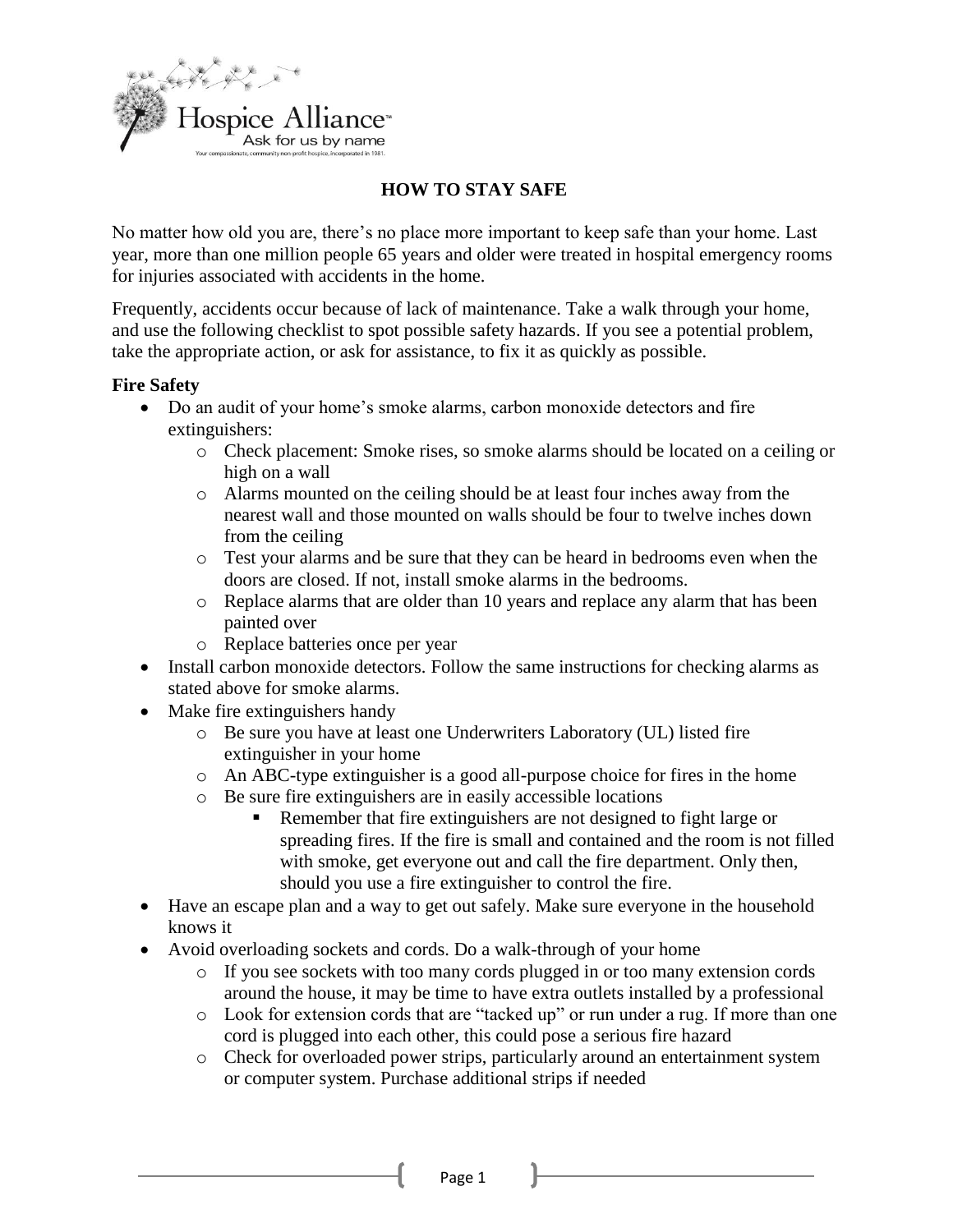

## **HOW TO STAY SAFE (continued)**

- Know about Ground Fault Circuit Interrupters (GFCIs). GFCIs are devices that shut off an electric circuit when it detects that current is flowing along an unintended path, possibly through water or a person. They are the small buttons labeled "Reset" and "Test" located at some outlets in your home. Their purpose is to reduce the risk of electrical shock
	- o Test your GFCI outlets once a month to verify they are working properly
	- o To properly test GFCIs in your home
		- Push the "Reset" button located on the GFCI outlet to assure normal operation
		- Plug a nightlight (with an "ON/OFF" switch) or other product (such as a lamp) into the GFCI receptacle and turn the product "ON"
		- Push the "Test" button located on the GFCI receptacle. The nightlight or other product should go "OFF"
		- Push the "Reset" button, again. The light or other product should go "ON" again
		- If a GFCI is not working properly, call a qualified, certified electrician who can assess the situation, rewire the GFCI if necessary or replace the device
		- Check fuse and breaker boxes for possible malfunction, shock and fire hazards

#### **Safe Oxygen Usage**

Treat your oxygen like any other medication. Don't stop or start without instructions and do not change amount unless directed. Additionally: Do NOT smoke or allow others to smoke in the room where oxygen is used or stored.

- Store oxygen away from heat, direct sunlight or pilot lights
- Do NOT use oxygen near an open flame such as a gas stove or fireplace
- Always store oxygen cylinders so they will not tip over. Keep them in canisters or lying on floor
- Be careful when using electric appliances near oxygen
- Do NOT use petroleum-based products (such as Vaseline) when wearing oxygen

### **Kitchen Safety**

- Kitchen cabinets should be low enough for a person to reach everything needed or things should be moved to lower shelves or cabinets to avoid excessive reaching and/or climbing
- If climbing is necessary, a sturdy step stool or small step ladder built for this purpose should be easily accessible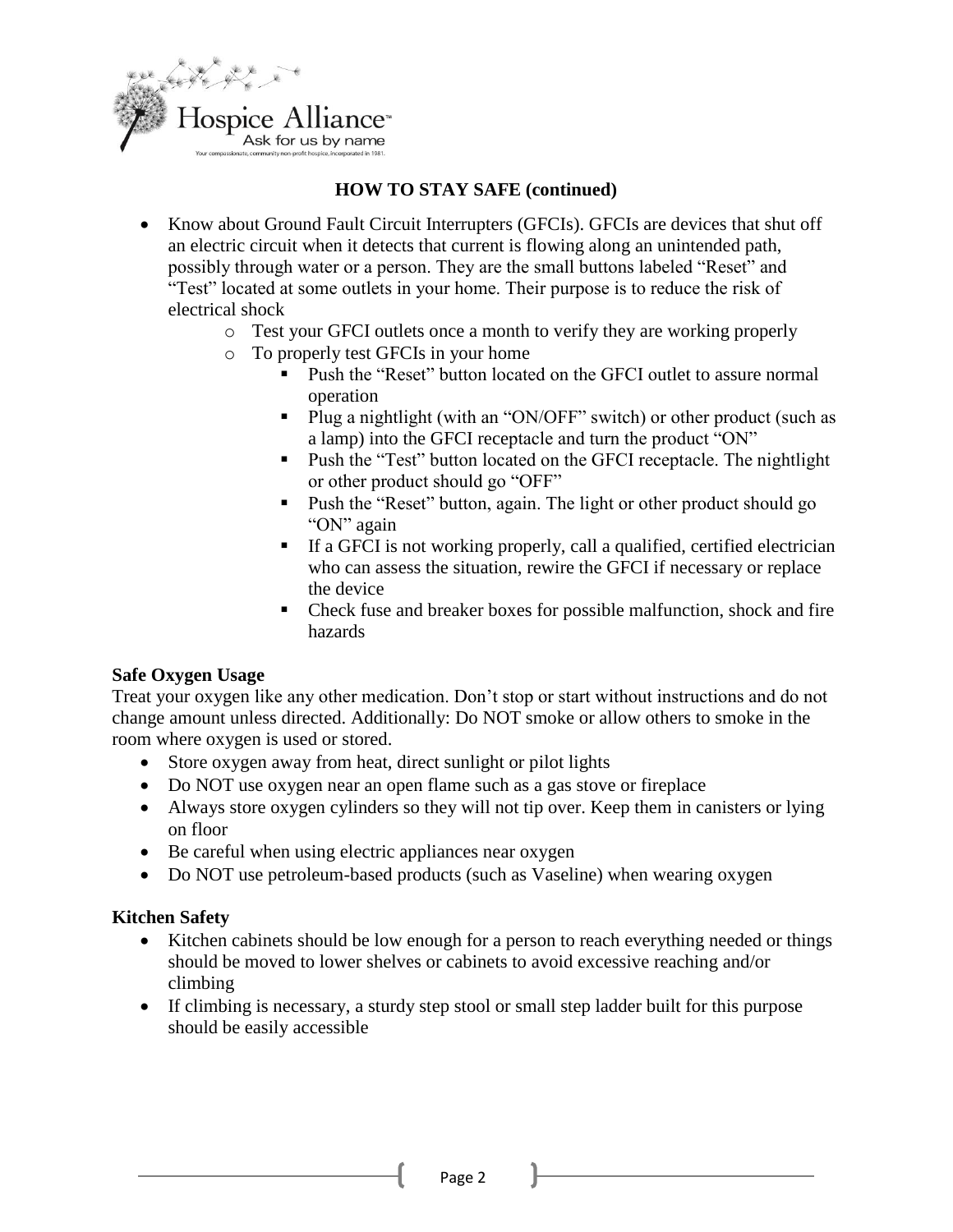

# **HOW TO STAY SAFE (continued)**

### **Bathroom Safety**

- Grab bars should be installed by toilets and in bathtubs. A grab bar may be needed on the wall outside the bathtub to help the patient get in and out
- Sink and tub faucets should be a single lever for temperature adjustment
- In the tub, non-skid mats or shower floor strips should be used to prevent slips and falls
- All outlets should be equipped with GFCIs (ground fault circuit interrupters)
- Place all electronics far away from water sources when not in use. Unplug hair dryers, electric razors and curling irons and place them in a cabinet or drawer
- Keep the floor free of trip hazards, such as plants and knickknacks

### **Bedroom Safety**

- Bedrooms should have a lamp or flashlight near the bed
- A small nightstand can be used for a phone, glasses, a nighttime drink and a list of important numbers
- Bedrooms should have a chair so the patient can sit down to dress
- The bedroom should be located on the first floor (unless the bathroom is located upstairs), if possible, so that the patient does not have to waste energy by going up and down stairs
- Keep the path to the door unobstructed to avoid falls
- Walking equipment (canes, walkers) should be kept next to the bed in case the patient needs to get up during the night

### **Living Room Safety**

- Arrange furniture so there is a clear, unobstructed path to walk safely and easily
- Remove any and all objects from the floor, including electrical cords in the pathway

### **General Safety**

- Emergency phone numbers should be close to a phone and the names and numbers should be large enough for someone who needs glasses to read. Pre-program the numbers into your home or cell phone if possible
- Carry a cell phone or cordless phone with you in case of a fall and you are hurt and/or unable to get up on your own. You can also contract with an agency for an emergency service to assist you in case of a fall
- Avoid using throw rugs. They can cause your feet to get caught up and trip and fall
- All stairways and halls should be maintained with handrails and lights with easy-toaccess light switches. Use night lights throughout your home to keep dark areas lit (kitchens, bathrooms, bedrooms, hallways)
- Windows should be easy to open, but have secure locking mechanisms
- Doors should have lever handles and secure locks
- Water heater temperature controls should be set no higher than 120 degrees F